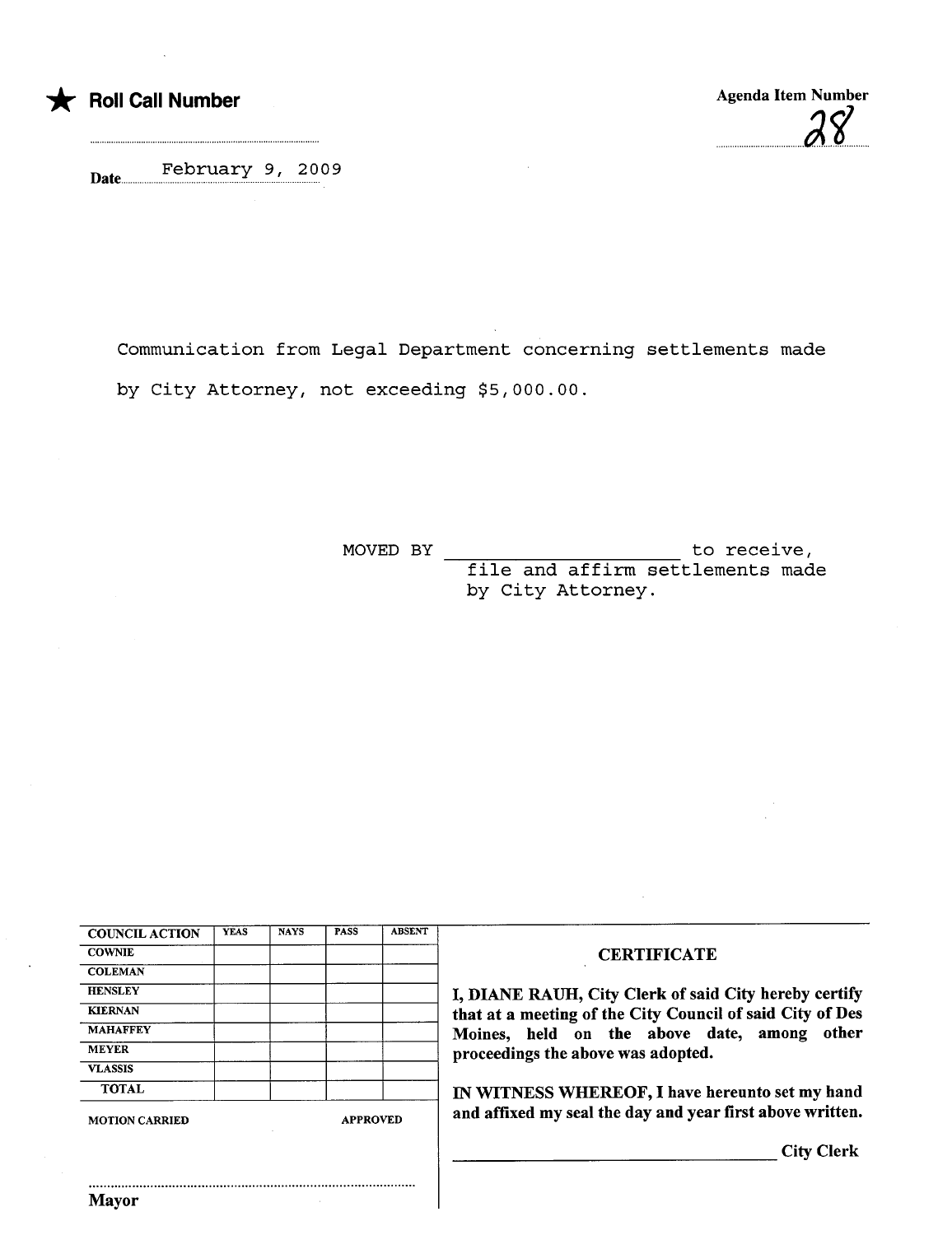| Date                 | 78 |
|----------------------|----|
| <u>de meda Item,</u> |    |

Roll Call #

February 9, 2009

## HONORABLE MAYOR AND MEMBERS OF THE DES MOINES CITY COUNCIL

Re: Report to Council

Pursuant to the authority and direction of Council authorizing the City Attorney to settle claims, lawsuits and workers compensation actions for a total sum not to exceed \$5,000, I submit to Council the following summary report of settlements made:

ENTERPRISE RENT A CAR, \$524.10 for rental car expense associated with claim of 9/18/08 when police officer exited his patrol car to chase a suspect and left the door open and the car in gear and it struck a parked car and then this claimant's car at Ninth Avenue at Mary Street.

SANDRA NEFF, \$300.00 for repairs to chain link fence resulting from incident of 10/9/08 when garbage collector pickup arm damaged fence at 1920 Pleasant Street.

KIPTON DOLDER, \$1,672.16 in payment of claim of 9/29/08 when City employee struck a parked car at the Forestry Shop.

DALE BINGAMAN, \$4,450.00 in payment of claim of 10/20/08 when police officer struck car that was stopped at Douglas Avenue and 35<sup>th</sup> Street; ENTERPRISE RENT-A-CAR, \$379.48 for rental car expense.

TMC Auto Body, \$86.00 for removal of asphalt from claimant's vehicle resulting from incident of 5/19/08 when claimant was traveling on County Line Road where City crews had put asphalt; ENTERPRISE RENT-A-CAR, \$29.96 for rental car expense.

JOANNE ROTH, \$200.00 for repairs to brick pillar that was struck by garbage collector on 5/16/08 at 5105 Waterbury Circle.

JUNE HYATT AND CAPITAL SITE WORK AND DESIGN, \$5,000.00 for repairs to claimant's concrete wall and staircase that Public Works crews damaged on 7/24/08 while replacing sidewalk at 1622 Mondamin.

RALPH SMITH, \$150.00 for damage to City employee's tool box and jack stand on 6/13/08 while they were being moved from the City garage to the Airport in anticipating of flooding.



EGAL DEPARTMENT CITY HALL<br>400 ROBERT D. RAY DRIVE<br>DES MOINES, IA 50309-1891 UES MUNIES, IN 30300-1031<br>(515) 283-4130 Administration<br>(515) 283-4130 Administration<br>FAX (515) 237-1643 Administration<br>(515) 237-1748 Litigation

ALL-AMERICA CITY<br>1949, 1976, 1981<br>2003

**CITY ATTORNEY** 

**BRUCE E. BERGMAN** 

**DEPUTY CITY ATTORNEYS** 

**MARK GODWIN LAWRENCE R. McDOWELL** KATHLEEN VANDERPOOL

## **ASSISTANT CITY ATTORNEYS**

ANGELA T. ALTHOFF **ROGER K. BROWN** ANN M. DIDONATO DAVID A. FERREE **GLENNA K. FRANK** GARY D. GOUDELOCK, Jr. MICHAEL F. KELLEY **MARY A. LAUGHLIN VICKY L. LONG HILL STEVEN C. LUSSIER** KATHARINE J MASSIER CAROL J. MOSER **DOUGLAS P. PHILIPH**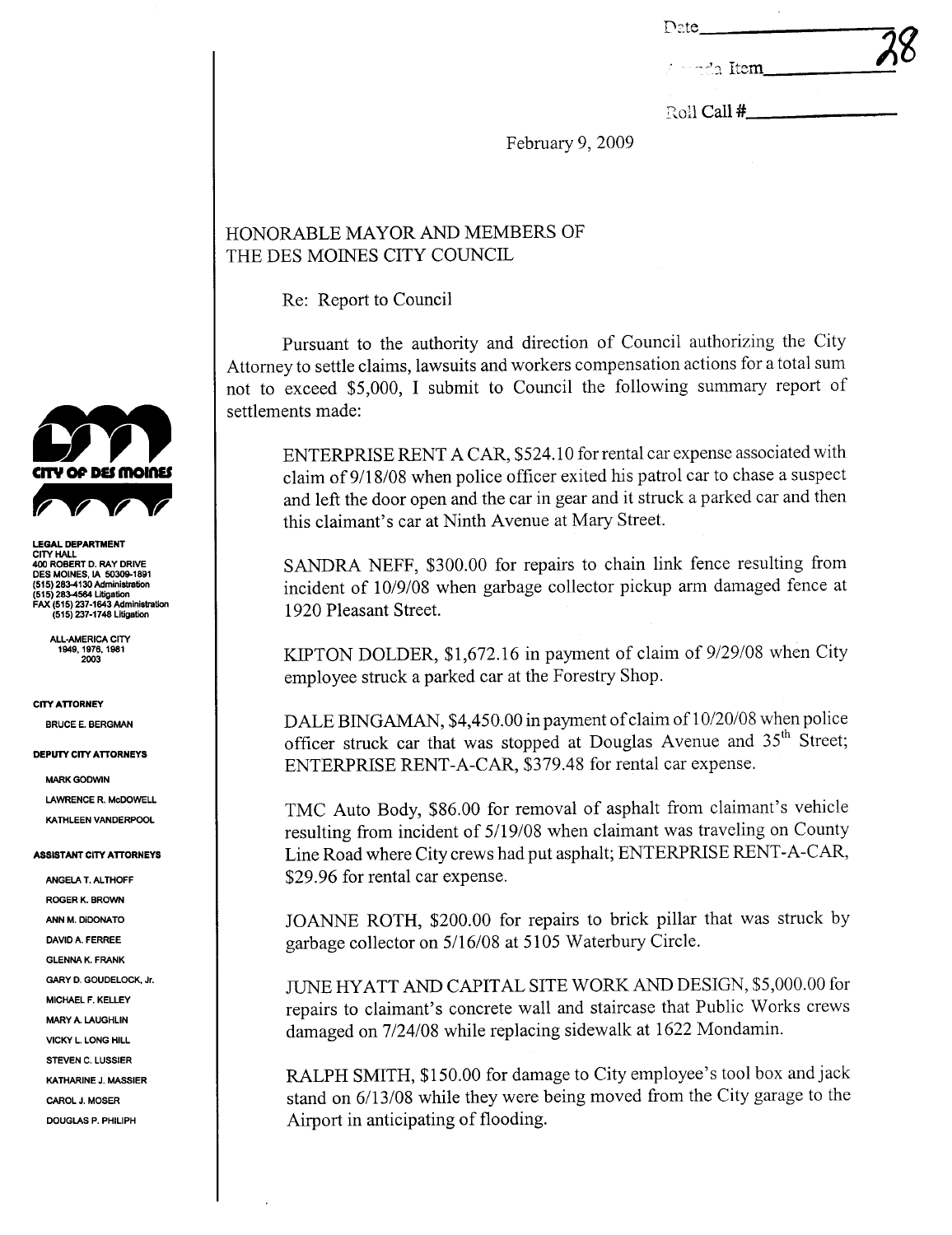JEREMY HUFFMAN AND GRAHAM BODY SHOP, \$3,263.78 in payment of claim of 10/3/08 when Parks employee rear-ended claimant on Fleur Drive at Gray's Lake; JEREMY AND JENNIFER HUFFMAN, INDIVIDUALLY AND AS HUSBAND AND WIFE, \$625.00 to settle bodily injury and car rental claims; GRAHAM BODY SHOP, \$313.91 for additional damages to undercarriage spare tire rack and hoist on vehicle that were not discovered until repairs began.

ANTHONY M. PALLADINO, JR., \$1,000.00 for repairs to private sewer line that was believed to have been cracked; it was discovered on 10/01/08 there was a crack in the City's sewer line instead of the private line at  $7108$  S, W,  $17<sup>th</sup>$  Street.

STATE FARM INSURNCE AS SUBROGEE OF A. A WNGOAM, \$1,287.92 for repairs to claimant's vehicle resulting from incident of 8/14/08 when City employee backed into claimant on 34<sup>th</sup> Street at Lincoln Avenue.

GARY GALINSKY, \$408.26 for repairs of gas meter that was damaged by City crews in a public nuisance clean up on 8/28/07 at 3608 Vandalia Road.

KARL CHEVROLET, \$1,065.27 for repairs to a leased vehicle that police were using; police officer was in Fort Dodge, Iowa, on police business and struck a pole.

DAVE BARNES, \$2,000.00 in payment of claim of 10/20/08 when garbage truck struck claimant's parked car in the 2700 block of Arold Road.

KEVIN STRAWN and TMC AUTO BODY, \$681.37 for repairs to City employee's tool box that was damaged on 6/13/08 when it was moved from the City garage to the Airport in anticipation of flooding.

JOHNNY BOOTH, \$3,000.00 as settlement of claim of 6/13/08 when tool boxes were damaged while being moved from the City garage to the Airport in anticipation of flooding.

OLEETA CLYCE AND DAVID SHINKLE, \$3,000.00 for settlement of bodily injury claim resulting from incident of 6/20/07 when claimant injured her foot and knee on loose carpet on the stairs leading to the waterslide at the Nahas PooL.

AMY SHERADEN, \$187.89 for plumber's call as a result of sewer backup caused by obstruction of roots on 10/6/08 at 3129 S,W. 41th Street.

JAMES AND KELLY VINCENT, \$1,021.11 in payment of claim for property damage on 9/14/08 when sewer was obstructed at 708 Trowbridge.

ASSOCIATED ENGINEERING COMPANY OF IOWA, INC., \$100.00 to have a property stake reinstalled at 432 Pioneer Road resulting from an incident in 2005 when the Public Works crew inadvertently removed a property stake while removing a tree that was partially on right-of-way and partially on 432 Pioneer Road,

RON O'NEAL, \$2,850.93 in payment of a worker's compensation claim of 1/10/08 when Public Works employee was injured while shoveling snow at 1900 Frances.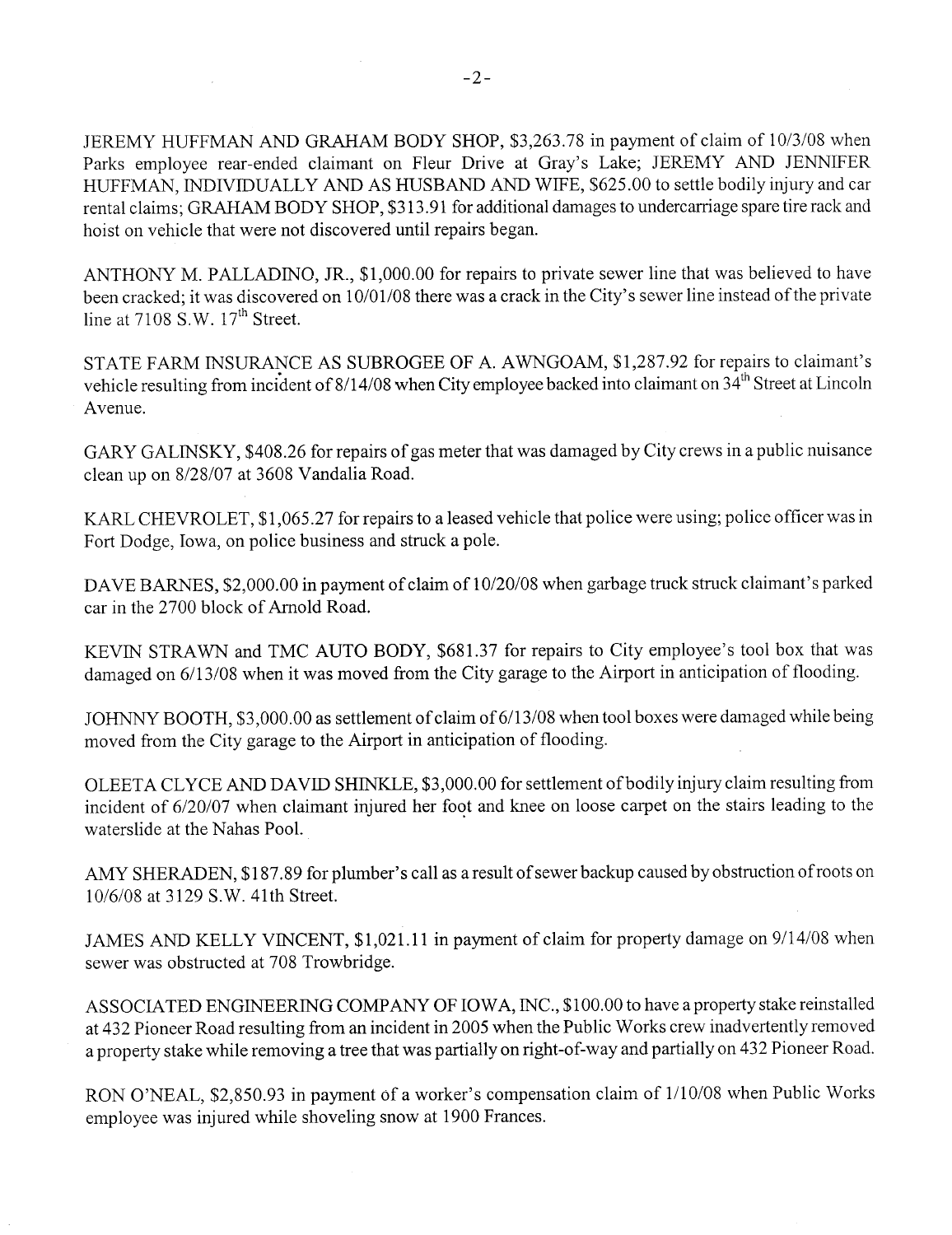JOHN LUMLEY AND HIS ATTORNEY ELIZABETH FLANSBURG, \$3,500.00 for settlement of a lawsuit regarding incident of 05/31/06 when Mr. Lumley stepped into a hole at a bus stop at S.E. 5<sup>th</sup> and McKinley Avenue.

MEGAN BECK, \$389.63 in payment of claim of 12/3/08 when police officer turned in front of a vehicle on McKinley at S.E. 14<sup>th</sup> Street because he could not see the vehicle because it did not have its light on; debris from the accident struck claimant's vehicle.

DES MOINES-WINTERSET MEMORIALS, \$275.00 for repairs to vases that were damaged on 2/1/08 when cemetery crew was digging a grave at the Laurel Hill Cemetery.

MAUREN AUSTIN BUTTS, \$4,846.00 in payment of property damage resulting from obstructed sewer on 2/15/08 and 4/10/08 at 1511 Hutton.

ULTIMATE AUTO WASH, \$750.00 in payment of claim of 11/19/08 when Animal Control Officer disregarded the 84" clearance sign at the car wash and damaged automatic car wash equipment with vehicle at  $4411$  S.E.  $14<sup>th</sup>$  Street.

KATHY A. MILLER, \$226.70 for plumber's call and labor resulting from obstructed sanitary sewer on 10/21/08 at 2900 50<sup>th</sup> Street.

MARJORIE AGAN, \$493.00 in payment of property damage claim of 4/11/08 when sanitary sewer was obstructed at 1269 East  $37<sup>th</sup>$  Court.

WATTS VAULT AND MONUMENT COMPANY, \$375.00 in payment of claim for damaged memorial stone base at the Glendale Cemetery that was discovered on 5/14/08.

JOE FINLAY, \$253.75 for damage to claimant's vehicle on 10/20/08 when claimant was following Park's Department truck on I-235 near Keo Way and a ladder from the truck.

PENNY GALVAN AND ROBERT CLAREY, JR., \$220.00 for property taken from 2026 Maple Street during property cleanup on 12/11/08; Community Development Department gave incorrect address for cleanup.

TMC AUTO BODY, \$1,403.78 in payment of claim of 12/11/08 when City employee backed into coworker's parked vehicle at 1515 S.E. 14<sup>th</sup> Street; ENTERPRISE RENT A CAR, \$289.66 for rental car expenses.

GENERO MENDEZ, \$786.70 for repairs to claimant's house and yard at 1345  $7<sup>th</sup>$  Avenue resulting from police chase of  $7/21/08$ .

DES MOINES WATER WORKS, \$780.00 for repairs to water stop box at 2407 East Grand Avenue that was discovered on 10/27/08 to have been buried; curbs were replaced by City contractor in 1988 and water stop box was buried at that time.

CHRIS AVERY, \$325.00 for replacement of basketball hoop that was struck by garbage collector on 11/13/08 at 222 Scandia Circle.